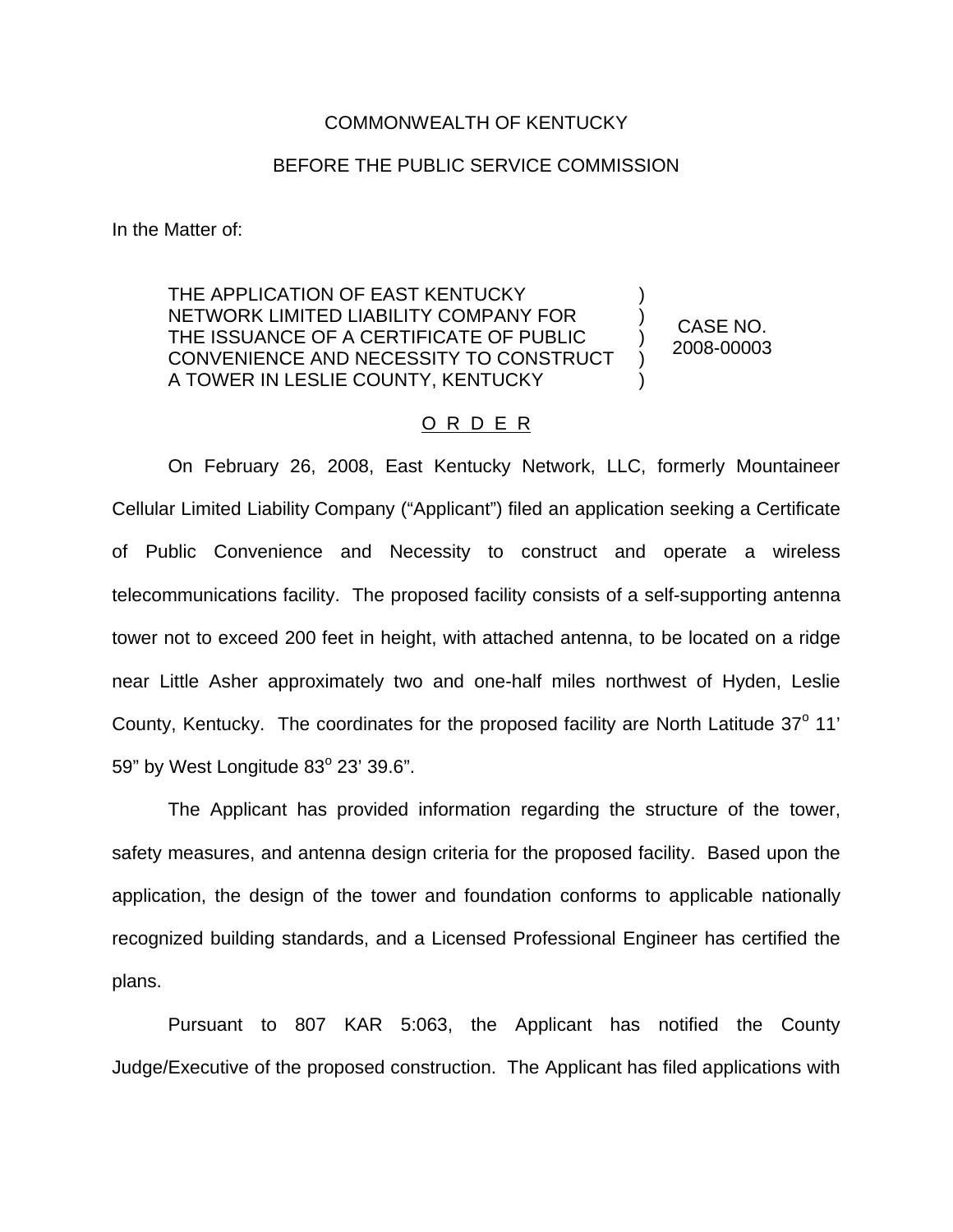the Federal Aviation Administration ("FAA") and the Kentucky Airport Zoning Commission ("KAZC") seeking approval for the construction and operation of the proposed facility. Both decisions are pending.

The Applicant has filed evidence of the appropriate notices provided pursuant to 807 KAR 5:063. The notices solicited comments and informed the recipients of their right to request intervention. To date, no public comments have been filed with the Commission.

The Commission, having considered the evidence of record and being otherwise sufficiently advised, finds the Applicant has demonstrated a facility is necessary to provide adequate utility service and that, therefore, a Certificate of Public Convenience and Necessity to construct the proposed facility should be granted.

Pursuant to KRS 278.280, the Commission is required to determine proper practices to be observed when it finds, upon complaint or on its own motion, the facilities of any utility subject to its jurisdiction are unreasonable, unsafe, improper, or insufficient. To assist the Commission in its efforts to comply with this mandate, the Applicant should notify the Commission if it does not use this antenna tower to provide service in the manner set out in its application and this Order. Upon receipt of such notice, the Commission may, on its own motion, institute proceedings to consider the proper practices, including removal of the unused antenna tower, which should be observed by the Applicant.

IT IS THEREFORE ORDERED that:

1. The Applicant is granted a Certificate of Public Convenience and Necessity to construct a wireless telecommunications facility. The proposed facility